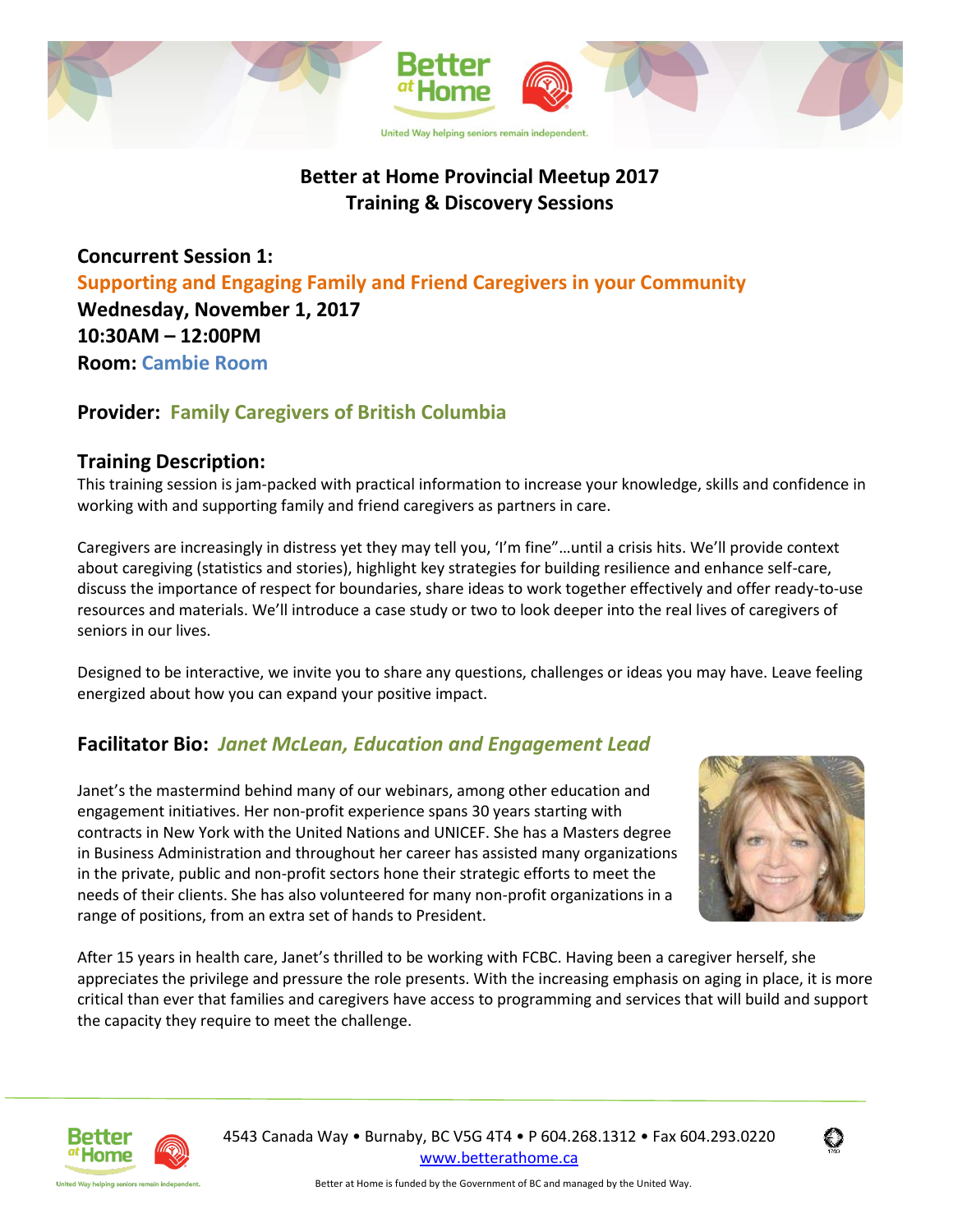

**Concurrent Session 2: Navigating the Community-Based Seniors' Services (CBSS) Sector Wednesday, November 1, 2017 10:30AM – 12:00PM Room: Ballroom A**

## **Provider: Silver Harbour Seniors' Activity Centre**

### **Training Description:**

With the aim of collectively increasing awareness, and raising the value and capacity of Community-Based Seniors' Services (CBSS) sector, this session will:

- Define "Community-Based Seniors' Services," including the 7 core areas, and discuss where Better at Home shines in the CBSS sector
- Identify keys to collaborating in the CBSS sector among health authorities, municipal governments and others, and discuss the challenges faced when planning and delivering Better at Home services
- Work to create a stable ground for moving forward, and identify the core shift necessary in the sector

**Please note:** Those who are attending the **Provincial Summit on Aging** on November 2 & 3, 2017 have not been assigned to the session as the content will overlap with that of the Summit.

## **Facilitator Bio:** *Annwen Loverin, Executive Director*

Annwen Loverin is a skilled non-profit manager with over twenty years' experience in supporting seniors' well-being, independence, and resilience. With a Master of Arts in Community Planning from the University of British Columbia, she balances strategic thinking with a strong commitment to equity, compassion, and positivity.

Annwen is the Executive Director of Silver Harbour Seniors' Activity Centre, a community gathering place with more than 70 different programs and services for seniors in North Vancouver.





United Way helping seniors remain indepe

 4543 Canada Way • Burnaby, BC V5G 4T4 • P 604.268.1312 • Fax 604.293.0220 [www.betterathome.ca](http://www.betterathome.ca/)

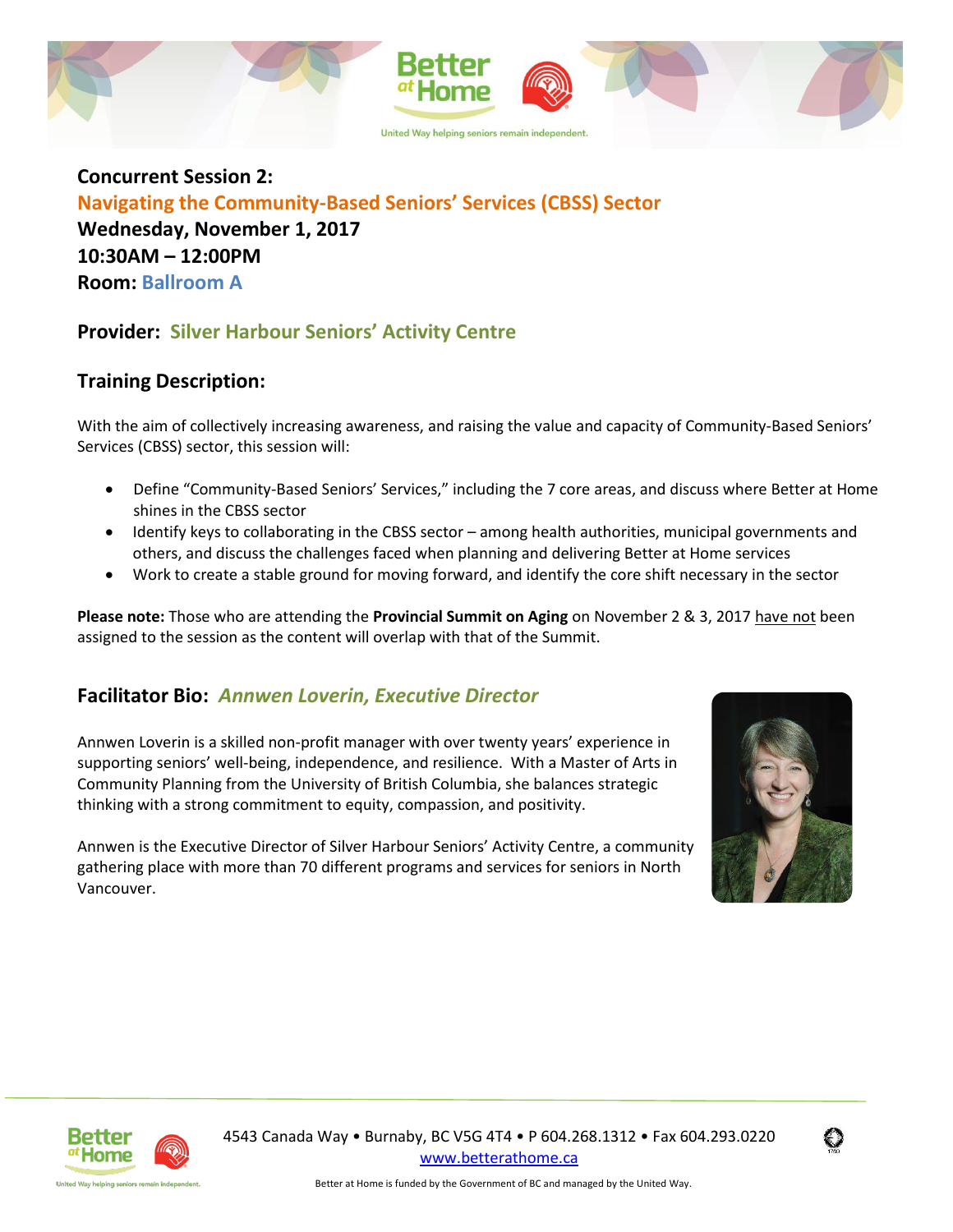

**Concurrent Session 3: Talking About Death: Self-Care Tools + Practices for Grief, Loss and Dealing with Dying Wednesday, November 1, 2017 10:30AM – 12:00PM Room: Bridgeport Room**

## **Provider: Joan Trinh Pham / Vancouver Death Café**

#### **Training Description:**

This is a two part, interactive session that aims to:

- (1) Create space to discuss and honour the challenging aspects of caregiving related to dying/death, grief/loss
- (2) Offer tools and practices to care for oneself and support others through these phenomena

Part one of this session will draw from the Death Cafe model which has internationally brought together people with the intent "to increase awareness of death to help people make the most of their (finite) lives." The Death Cafe model is free of agenda, with discussion of topics determined by attendees.

The second half of the session will respond to topics touched upon in the opening discussion. Participants will be introduced to tools that help them to navigate end of life processes so they can better care for themselves and others. The group will also collectively generate ideas for practices that help to renew + strengthen people affected by death, loss + grief in practical ways.

Participants will:

- Experience a safe, supportive, reverent and open space to discuss death, dying, grief and loss
- Learn tools to navigate end of life processes
- Begin to build a collection of practices that strengthen self-care in the face of grief and loss

## **Facilitator Bio:** *Joan Trinh Pham, Artist, Hand Analyst + Hospice Palliative Care Nurse*

For over a decade, Joan has worked as a nurse specializing in hospice and palliative care in both hospital and long-term care settings in Vancouver. She has a passion for supporting caregivers to provide care to elders who are near the end of their life. Joan teaches caregivers how to clearly identify and successfully navigate the physical, emotional and mental changes that occur in the last years of life. Her expertise is focused on helping caregivers develop communication skills and enhance selfawareness so that they are better able to be effective at caring for others. She is known for her creative, innovative and compassionate approaches including the use of nonpredictive modern palmistry as a tool to expand self-understanding and mindfulness.





United Way helping seniors remain independ